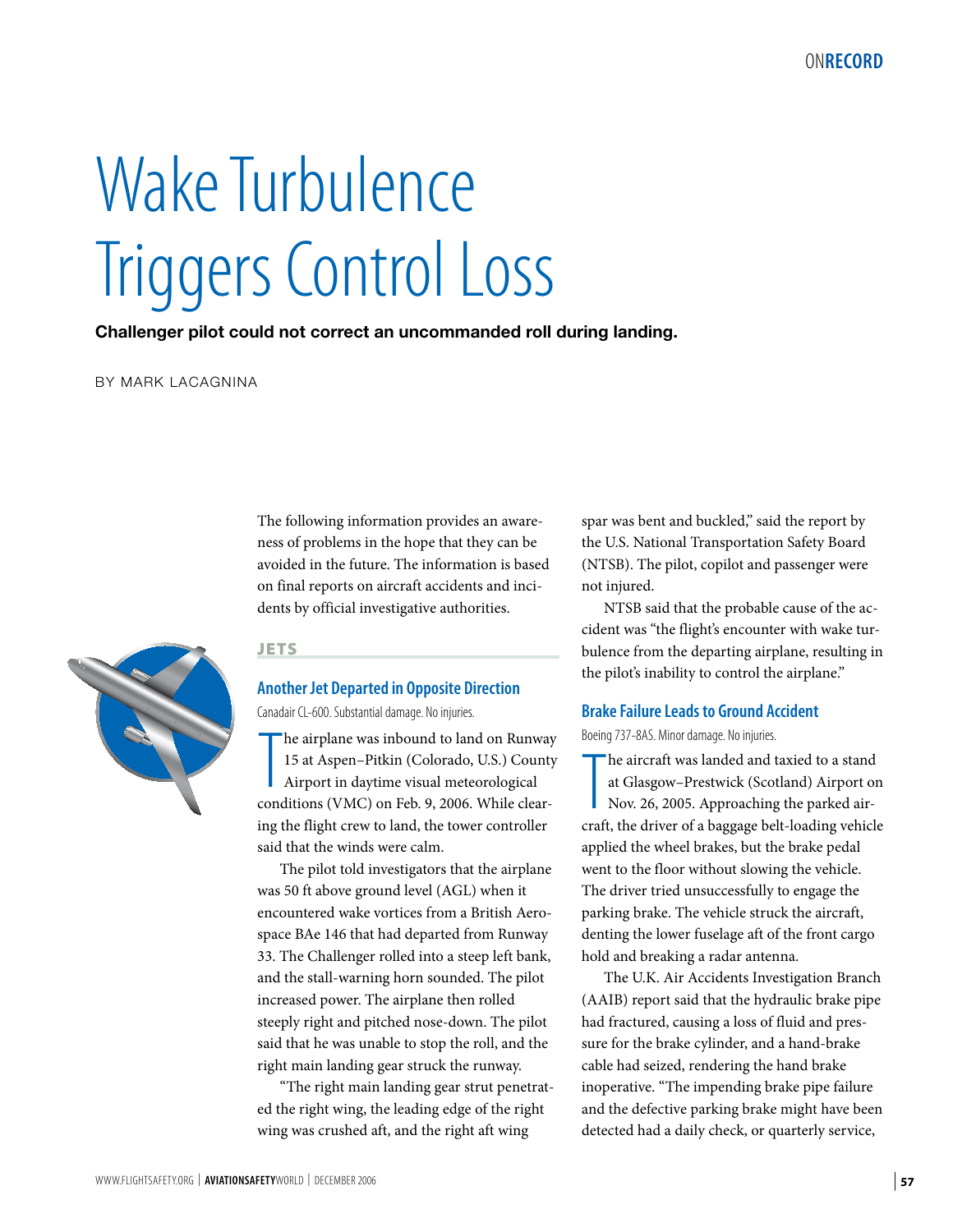together with an effective defect-reporting system been used," the report said.

AAIB recommended that the U.K. Civil Aviation Authority "remind airport operators that their safety management systems should ensure that safe standards of maintenance and use are applied to all vehicles and mobile ground equipment used in the proximity of aircraft."

#### **Wet-Runway Overrun**

Cessna 525 CJ1. Substantial damage. One minor injury, two uninjured.

 $\prod$ he pilot conducted a go-around after losing sight of the runway during a visual approach to Old Bridge (New Jersey, U.S.) Airport on July 17, 2005. Clouds associated with a nearby thunderstorm had moved into the area, said the NTSB report. The pilot requested and received clearance to conduct a global positioning system (GPS) approach to Runway 24.

An airport 14 nm (26 km) from Old Bridge was reporting surface winds from 160 degrees at 11 kt, gusting to 14 kt, 10 mi (16 km) visibility and a broken ceiling at 1,500 ft.

Performance data in the aircraft flight manual (AFM) indicated that at the airplane's landing weight of 9,500 lb (4,309 kg), landing distance on a dry runway, with no wind, was 2,770 ft (845 m). However, the report said that the runway was wet, increasing the no-wind landing distance to 3,550 ft (1,083 m). Runway 24, the only runway at the airport, has a 400-ft (122-m) displaced threshold and an available landing length of 3,194 ft (974 m).

Landing reference speed,  $V_{REF}$ , was calculated as 107 kt. The airplane was about 0.1 nm (0.2 km) from the runway threshold when its terrain awareness and warning system (TAWS) generated a "SINK RATE" warning. Data obtained from the TAWS indicated that the airplane's groundspeed was 133 kt and its descent rate was 1,522 fpm.

TAWS data also indicated that the airplane touched down about 815 ft (249 m) beyond the displaced threshold. The pilot attempted to reject the landing when he realized that the airplane could not be stopped on the runway. He applied full power and retracted the flaps to the takeoff position, but the airplane did not accelerate to flying speed. It overran the runway and struck several objects before coming to a stop 400 ft (122 m) beyond the departure end.

NTSB said that the probable causes of the accident were "the pilot's improper preflight planning, his failure to consult performance data and his failure to obtain the proper touchdown point."

#### **Blocked Grease Fitting Causes Nosewheel Jam**

BAE Systems Avro RJ85. Substantial damage. No injuries.

Coon after takeoff from the Gothenborg/<br>Landvetter (Sweden) airport in nighttime<br>VMC on March 10, 2006, the flight crew<br>observed an indication that the nose landing oon after takeoff from the Gothenborg/ Landvetter (Sweden) airport in nighttime VMC on March 10, 2006, the flight crew gear had not retracted. The crew made several unsuccessful attempts to resolve the problem and then requested and received clearance to return to the departure airport, said the report by the Swedish Accident Investigation Board (SHK).

Air traffic control (ATC) approved the crew's request to conduct the instrument landing system (ILS) approach to Runway 03 and conduct a low pass near the control tower. After being told that ground personnel believed that the landing gear was extended, the crew landed the aircraft on Runway 03. The report said that the aircraft touched down smoothly on the main landing gear at about 100 kt; however, the nose landing gear collapsed soon after it was lowered onto the runway. "The nose of the aircraft hit the runway and the aircraft slid further, supported by its nose and the main landing gear for about 300 m [984 ft] before it stopped," the report said. There was no fire. The four crewmembers and 28 passengers were not injured.

The report said that the technical investigation showed that the accident was caused by "seizure of the nosewheel-locking mechanism as a result of a blocked grease nipple, which prevented correct lubrication."

The report noted that the evacuation of passengers through the left rear door had been difficult because a cabin crewmember had been

Clouds associated

with a nearby

thunderstorm had

moved into the area.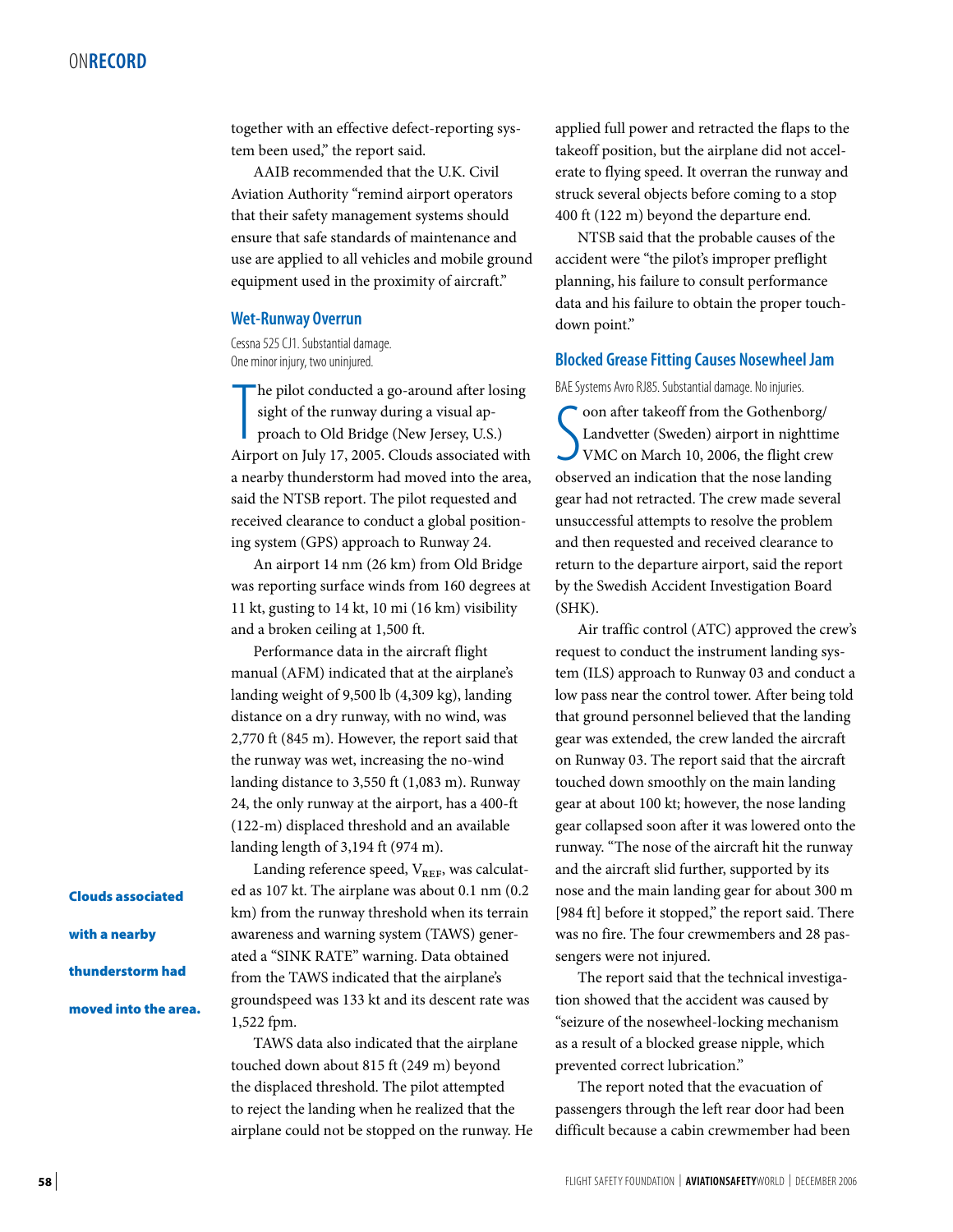unable to lock the door in its full-open position. "Certification requirements for emergency evacuation from an inclined aircraft do not contain a requirement for the door to be capable of being secured in the open position," the report said. As a result of this finding, SHK recommended that the European Aviation Safety Agency (EASA) "ensure that physical strength is not a decisive factor for opening and locking emergency exits on aircraft … even in the case of abnormal tilting angles."

#### **Learjet Hits Van After Engine Start**

Learjet 45. Substantial damage. One serious injury.

The aircraft was at a stand at London Gaty<br>Airport and was being prepared for a flig<br>to Paris the evening of March 17, 2006. T<br>copilot set the parking brake and started the he aircraft was at a stand at London Gatwick Airport and was being prepared for a flight to Paris the evening of March 17, 2006. The right engine to provide electrical power and airconditioning for the cabin. The aircraft was not equipped with an auxiliary power unit. While moving out of his seat, the copilot inadvertently moved the right thrust lever nearly to the detent for maximum cruise power, said the AAIB report.

The report said that the copilot had not activated the auxiliary hydraulic pump before setting the parking brake, and there might not have been sufficient pressure in the accumulator to apply the wheel brakes. If there was sufficient pressure, the wheel brakes likely were overcome by the thrust being produced by the engine. The nosewheel had been chocked with relatively lightweight chocks carried aboard the aircraft, but the chocks were pushed aside when the aircraft began to move forward while accelerating rapidly.

The captain, who was stowing his baggage in the rear of the cabin, observed that the aircraft was moving and called to the copilot, who did not hear him. While moving forward through the cabin, the captain fell out of the aircraft through the open door and was seriously injured. A ramp-handling agent was knocked to the ground by the aircraft.

The left wing struck a parked service van. The aircraft pivoted almost 180 degrees around the van and came to a stop against it. By then, the copilot had moved back into his seat; he closed the right thrust lever and shut down the engine.

#### TURBOPROPS

## **Crew Had 'No Viable Landing Option'**

Beech King Air A100. Substantial damage. No injuries.

The aircraft was on a scheduled flight from<br>
Purvirnituq, Quebec, Canada, to Kuujjuac<br>
in northern Quebec, the evening of Dec. 2<br>
2004. The report by the Transportation Safety he aircraft was on a scheduled flight from Purvirnituq, Quebec, Canada, to Kuujjuaq, in northern Quebec, the evening of Dec. 24, Board of Canada (TSB) said that weather conditions at the destination were worse than had been forecast.

The King Air was 97 nm (180 km) from the airport when a Kuujjuaq Flight Service Station (FSS) specialist told the flight crew that the winds were from 310 degrees at 28 kt, gusting to 38 kt; visibility was 1/8 mi (200 m); vertical visibility was 200 ft; and Runway 07 RVR (runway visual range) was 2,600 ft (800 m) with moderate snow, heavy blowing snow and drifting snow. The specialist also said that Runway 07 was covered with frost and compacted snow, and that there were 6-in (15-cm) snowdrifts covering almost half of Runway 31.

The crew requested and received information from the FSS specialist on weather conditions at three alternate airports. The crew then advised the company's dispatch office that they would attempt one approach at Kuujjuaq and, if unable to land, proceed to an alternate airport.

The captain, who had 5,500 flight hours, including 1,500 flight hours in type, was the pilot flying. He told the first officer that they would conduct the ILS approach to Runway 07 and land on that runway or on Runway 31 if the winds were still strong.

However, the report said that the crew had no viable landing option at Kuujjuaq. During the approach, the pilots were told three times that the winds were from 320 degrees at 30 kt, gusting to 45 kt. The reported ceiling was below the minimum descent altitude for a circling approach to Runway 31. "Regardless, the surface of Runway 31 was 40 percent covered with

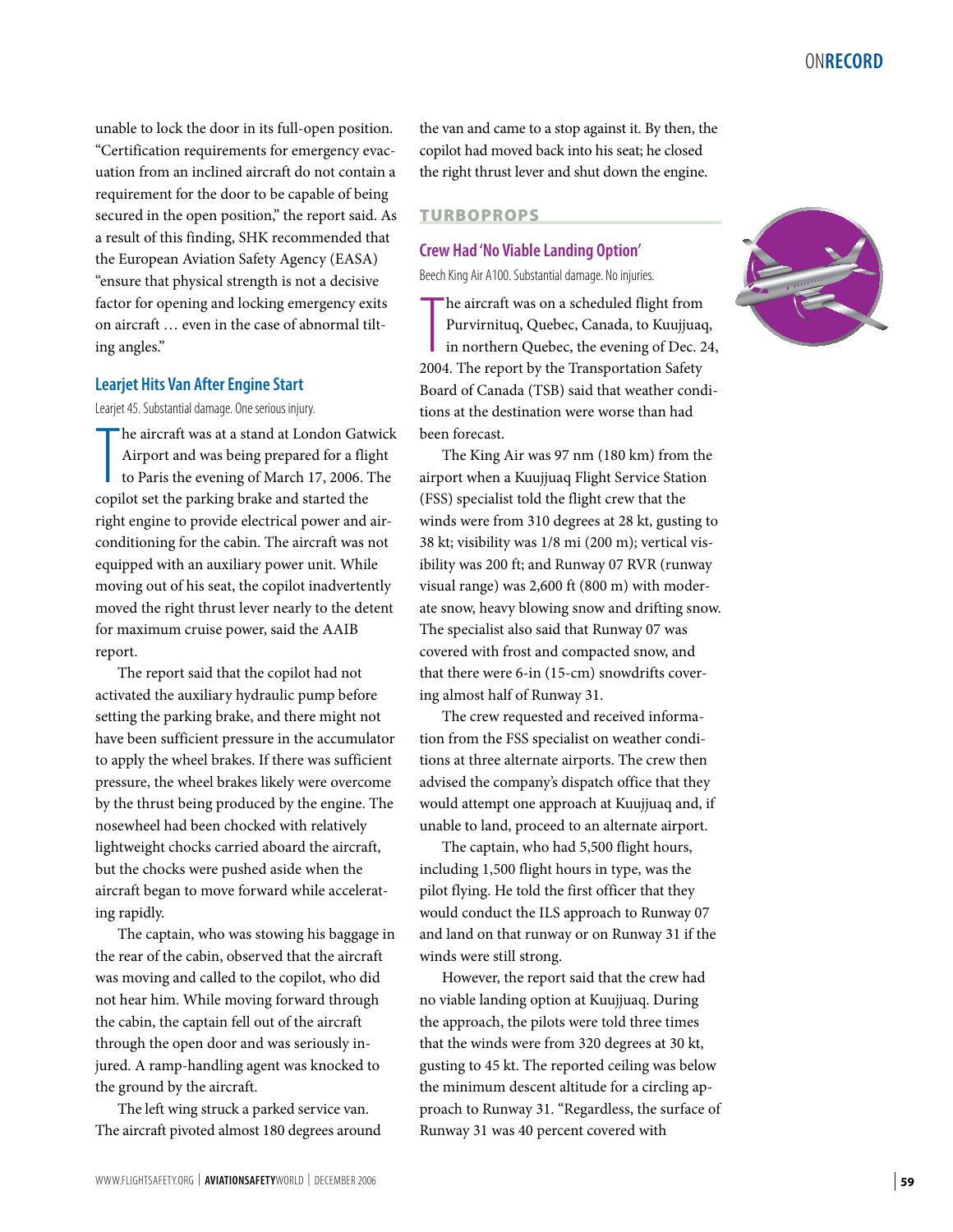The aircraft had a crosswind component of 28 kt to 44 kt and a tailwind component between 10 kt and 15 kt.

six-inch snow drifts," the report said. Landing on Runway 07, the aircraft had a crosswind component of 28 kt to 44 kt and a tailwind component between 10 kt and 15 kt.

A crosswind and runway-friction-index reference chart in the Canadian *Aeronautical Information Publication* indicates that, with the wind conditions that existed at Kuujjuaq, a landing should be attempted only on a dry runway. "Use of the crosswind chart in preparation for landing on Runway 07 at Kuujjuaq would have clearly shown that a landing [on the contaminated runway] would have little chance of success," the report said.

The crew said that the drift angle required to maintain the localizer was not excessive, and they obtained visual contact with the runway environment after crossing the final approach fix. The captain decided to land on Runway 07. "Immediately after landing, the aircraft started skidding to the right and departed the landing surface, coming to rest 1,600 ft [488 m] from the threshold and 40 ft [12 m] to the right of the runway," the report said. "The captain advised the FSS of the runway excursion, and help was sent to assist the four passengers and crew."

#### **Engine Loses Power During Steep Takeoff**

Mitsubishi MU-2B-25. Destroyed. Four fatalities.

**P** ilots who witnessed the accident said that<br>after the aircraft lifted off the runway at<br>Portland–Hillsboro (Oregon, U.S.) Air-<br>port on May 24, 2005, it entered a nose-high ilots who witnessed the accident said that after the aircraft lifted off the runway at Portland–Hillsboro (Oregon, U.S.) Airpitch attitude of about 40 degrees, climbed to about 1,000 ft AGL, rolled into a steep left bank, pitched nose-down and spun to the ground. The pilot and three passengers were killed.

The NTSB report said that the AFM indicated that the takeoff climb performance described by the witnesses could have been achieved only by maintaining airspeed below 100 kt — the minimum control speed with the critical engine inoperative,  $V_{MC}$  — and near 86 kt, the power-off stall speed with flaps extended 5 degrees. Normal climb speed under the existing conditions was 125 kt.

Investigators determined that a partial loss of power from the left engine had occurred. A teardown examination of the engine indicated

that the high-speed pinion bearings in the gearbox had failed after a fatigue-induced failure of an oil-supply tube.

The pilot had purchased the aircraft about a month before the accident occurred. "The pilot had stated to personnel at the place where he purchased the aircraft that he had not received, nor did he need, recurrent training in this aircraft as he had several thousand hours in the aircraft," the report said. "Flight logs … indicated that the pilot had accumulated about [2,170 flight hours, including] 551 hours in a Mitsubishi; however, the last time that the pilot had flown this make and model was 14 years prior to the [purchase of the aircraft]. Logbook entries indicated that only a few hours of flight time had been accumulated in all aircraft during the approximately two years prior to the accident." The pilot had flown the MU-2 about 11 hours after purchasing it.

NTSB said that the probable cause of the accident was "the pilot's failure to obtain minimum controllable airspeed during the takeoff climb, which resulted in a loss of aircraft control when the left engine lost partial power." The board said that the pilot's failure to follow procedures, his lack of recent experience and recurrent training, and the oil-tube failure were contributing factors.

#### **No Explanation for Control Loss**

Reims Cessna F406 Caravan II. Destroyed. One fatality.

The AAIB said that because of extreme fragmentation of the wreckage and the absence of recorded flight and voice data, no conclusions could be made on what might have caused he AAIB said that because of extreme fragmentation of the wreckage and the absence of recorded flight and voice data, no concluthe twin-turboprop aircraft to depart from controlled flight soon after the pilot began a descent in instrument meteorological conditions (IMC) to land at Inverness, Scotland, the morning of Oct. 22, 2004. The aircraft was in a steep spiral dive when it struck the ground at about 350 kt.

The trip had begun at Inverness about five hours earlier, and the pilot, who had 2,735 flight hours, including 510 flight hours in type, had completed four flight segments transporting newspapers and magazines to Scotland's northern and western islands. There was no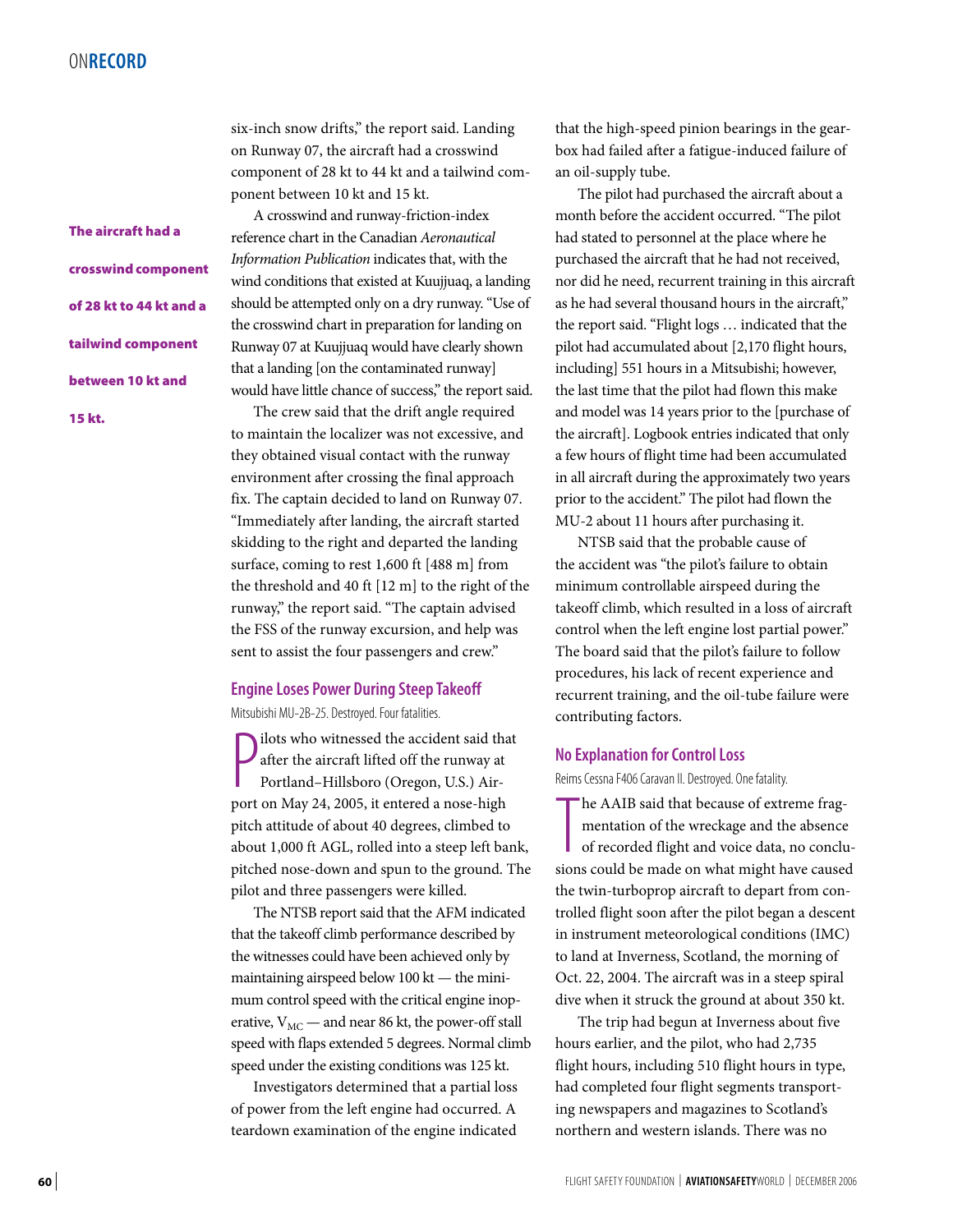cargo aboard the aircraft for the fifth segment, a positioning flight to Inverness from Stornoway. The last radio transmission received from the pilot was his acknowledgement of clearance to descend from cruise altitude, Flight Level 95 (about 9,500 ft), to FL 75. He did not respond to subsequent calls from ATC.

A mountain rescue team found the wreckage the next day on a 2,500-ft ridge 30 nm (56 km) northwest of Inverness. "The severity of the impact had scattered the aircraft over a wide area and into many pieces," the report said.

The elevator trim actuators were found to be near their full nose-down positions, which might have been caused by a fault in the electric trim system or in the autopilot, the report said. The trim position also might have been set involuntarily by the pilot, who was 6 ft 4 in tall, if he had become incapacitated after striking his head on the ceiling of the cockpit during an encounter with a vertical gust. "A severe encounter could have rendered him unconscious, and if he started to regain consciousness, any involuntary arm and leg movements might have been sufficient to 'upset' the aircraft," the report said.

However, there was "insufficient evidence from which to draw a firm conclusion [about] the cause or causal factors for [the] rapid deviation from controlled flight," the report said. Noting that the installation of flight data recorders in aircraft like the F406 is "impractical and economically unacceptable," AAIB recommended that EASA "develop standards for appropriate recording equipment that can be practically implemented on small aircraft."



#### PISTON AIRPLANES

### **Aztec Crippled by Ice**

Piper PA-23-250. Substantial damage. One serious injury.

ark nighttime IMC prevailed for the<br>unscheduled cargo flight from Kansas<br>City, Missouri, U.S., to Wichita, Kansas,<br>March 20, 2006. During his preflight weather ark nighttime IMC prevailed for the unscheduled cargo flight from Kansas City, Missouri, U.S., to Wichita, Kansas, on briefing, the pilot was told that he could expect icing conditions and that the freezing level was at 1,500 ft AGL.

Soon after takeoff, the aircraft encountered icing conditions at 4,000 ft. The pilot observed that the wing deice boots were shedding the ice, and he requested and received clearance to climb to 6,000 ft. The pilot later told investigators, "After attempting to climb several times, I realized the aircraft could not climb and [had] started to buffet, and the speed was beginning to decrease." He requested a descent to 3,000 ft and was cleared to descend to 3,200 ft, the minimum en route altitude. The pilot said that while descending, "I realized that I could not hold altitude. I was unable to level; the airplane continued to descend and buffet."

The air traffic controller, who had lost radar contact with the airplane, asked the pilot if he could conduct a landing at Emporia (Kansas) Airport, which was nearby. The pilot replied, "No, sir. I'm going down." The airplane struck a tree and came to rest, upright, in a field 4 nm (7 km) from the airport. NTSB said that the probable causes of the accident were "the pilot's attempted flight into adverse weather conditions and improper in-flight planning, which resulted in loss of control."

#### **Neither Pilot Looked for 'Three Green'**

Piper PA-31 Navajo. Substantial damage. No injuries.

The pilot, who was receiving instruction for<br>a class endorsement in the aircraft, said that<br>he moved the landing gear selector to the<br>"DOWN" position late on the downwind leg to he pilot, who was receiving instruction for a class endorsement in the aircraft, said that he moved the landing gear selector to the land at Birdsville (Queensland, Australia) Airport on Nov. 12, 2005. "Both pilots reported that they usually checked for landing-gear-down indications but could not recall whether the three green 'Down-Locked' lights or the red 'Not-Locked' light were illuminated," said the report by the Australian Transport Safety Bureau (ATSB).

The instructor said that the approach and landing were normal until the propellers struck the runway. Neither pilot recalled hearing the gear-unsafe warning horn, which sounds when a throttle is reduced below 12 in manifold pressure with the landing gear retracted.

The landing gear selector was found in the "DOWN" position after the aircraft landed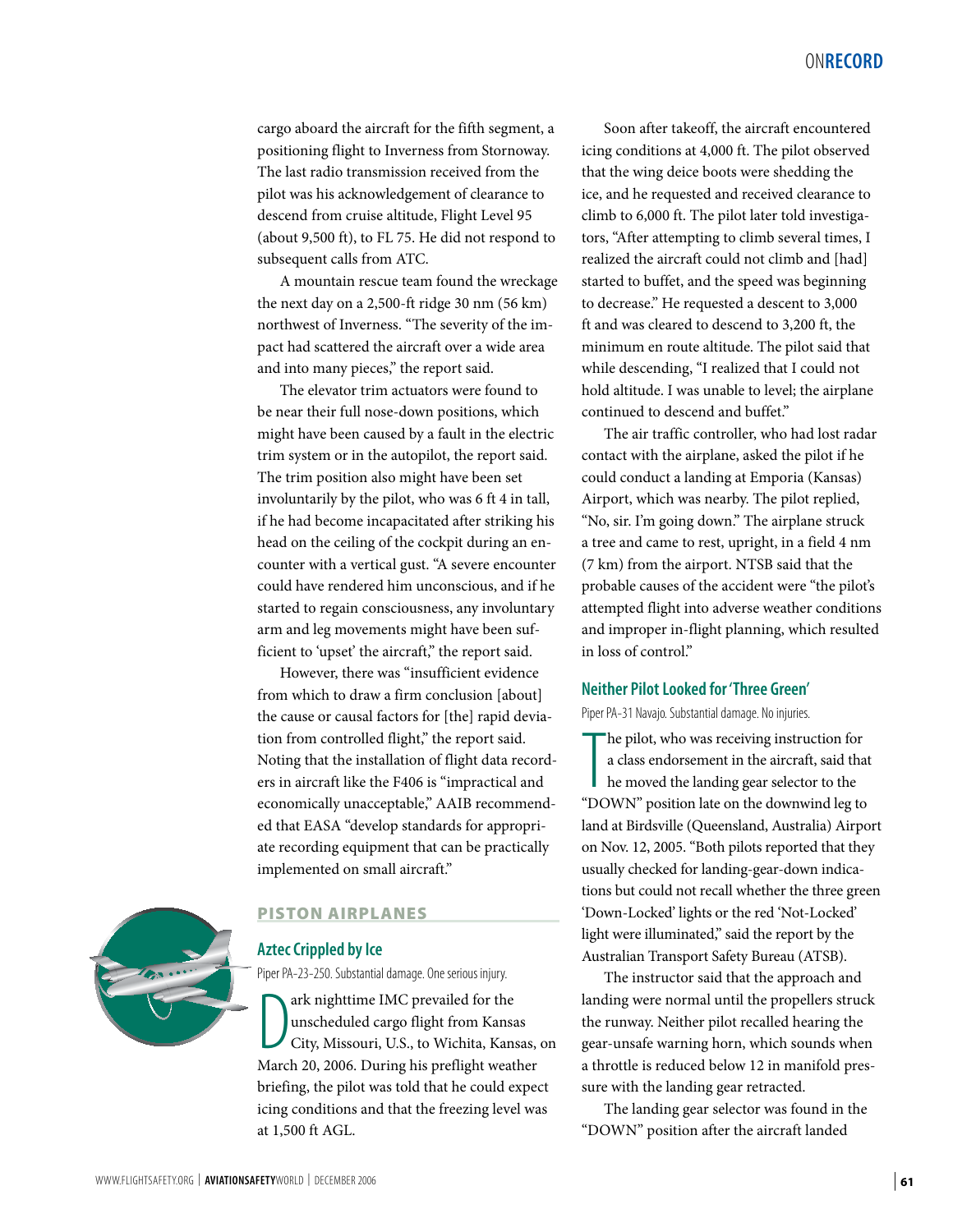gear-up on the runway. "The pilot's operating handbook explained that the gear selector moved from the 'DOWN' to a neutral position when the landing gear extension cycle was complete," the report said. "It stated that the gear lights were the primary means of confirming the landing gear status." The report noted that in most aircraft with retractable landing gear, the selector remains in the "DOWN" position after the gear are extended.

Post-accident tests conducted by a maintenance engineer indicated that the landing gear system operated normally. ATSB said that the investigation did not determine why the landing gear did not extend during the landing at Birdsville. "It was possible that the pilot flying did not fully engage the landing gear selector and used the position of the gear selector as an indication of landing gear extension," the report said. "More importantly, it appeared that neither pilot confirmed that the landing gear was down and locked by checking that the three green 'Down-Locked' lights were illuminated."

#### **Descent Below Minimums**

Piper PA-34-200T Seneca. Destroyed. One fatality.

The automated weather observation at Skagit<br>Regional Airport in Burlington, Wash-<br>ington, U.S., the evening of Jan. 6, 2006,<br>included 5 mi (8 km) visibility, a broken ceiling he automated weather observation at Skagit Regional Airport in Burlington, Washington, U.S., the evening of Jan. 6, 2006, at 100 ft AGL and an overcast at 800 ft AGL. The pilot, who was inbound on an unscheduled cargo flight from Seattle, requested and was cleared to conduct the NDB (nondirectional beacon) approach. The published minimum descent altitude is 1,240 ft, or 1,096 ft above the runway touchdown zone elevation.

The airport also had two GPS approaches, but the airplane's GPS receiver was certified only for visual flight rules navigation.

Radio and radar contact were lost soon after the pilot, who had 4,685 flight hours, including 220 flight hours in type, reported that the airplane was inbound on the procedure turn. The wreckage was found the next morning in a heavily wooded area 2,090 ft (637 m) from the runway threshold. The report said that there was no sign of a preimpact mechanical malfunction or failure.

NTSB said that the probable causes of the accident were "the pilot's failure to maintain the published minimum descent altitude and not adhering to the published missed approach procedures."

#### HELICOPTERS

#### **Engines Fail to Respond on Approach to Glacier**

Bell 212HP. Substantial damage. No injuries.

 $\prod_{\text{dim}$ he pilot was conducting heli-skiing operations in the Blue River area of British Columbia, Canada, on Feb. 24, 2005. He departed, alone, from the top of a glacier at 8,000 ft and conducted a downwind approach to a pick-up area at the bottom of another glacier at about 6,100 ft. The helicopter was 150 ft above the ground, and airspeed was about 30 kt, when the pilot increased collective pitch to slow the rate of descent. The engines did not respond, however, and rotor speed decreased.

"The pilot flew the helicopter toward a snow-covered, frozen lake," said the TSB report. "The sink rate could not be arrested as the rotor rpm [revolutions per minute] had not recovered, and the helicopter landed hard, yawed right about 90 degrees and remained upright. … After the landing, the rotor rpm appeared to start accelerating, and the pilot shut the engines down immediately."

Investigators found that the power-turbine governors were not rigged correctly; their control arms were statically positioned at about 74 degrees, rather than the standard 85 degrees or 90 degrees. When the control arms were positioned to 90 degrees, the engines operated normally.

#### **Pilot Loses Control in Low Visibility**

Robinson R44 Raven. Destroyed. Two fatalities, one serious injury.

 $\overline{0}$ n the morning of July 9, 2005, the pilot telephoned the Waterford (Ireland) Airport control tower to request permission to fly from New Ross to an area over the ocean south of Waterford, so that he and

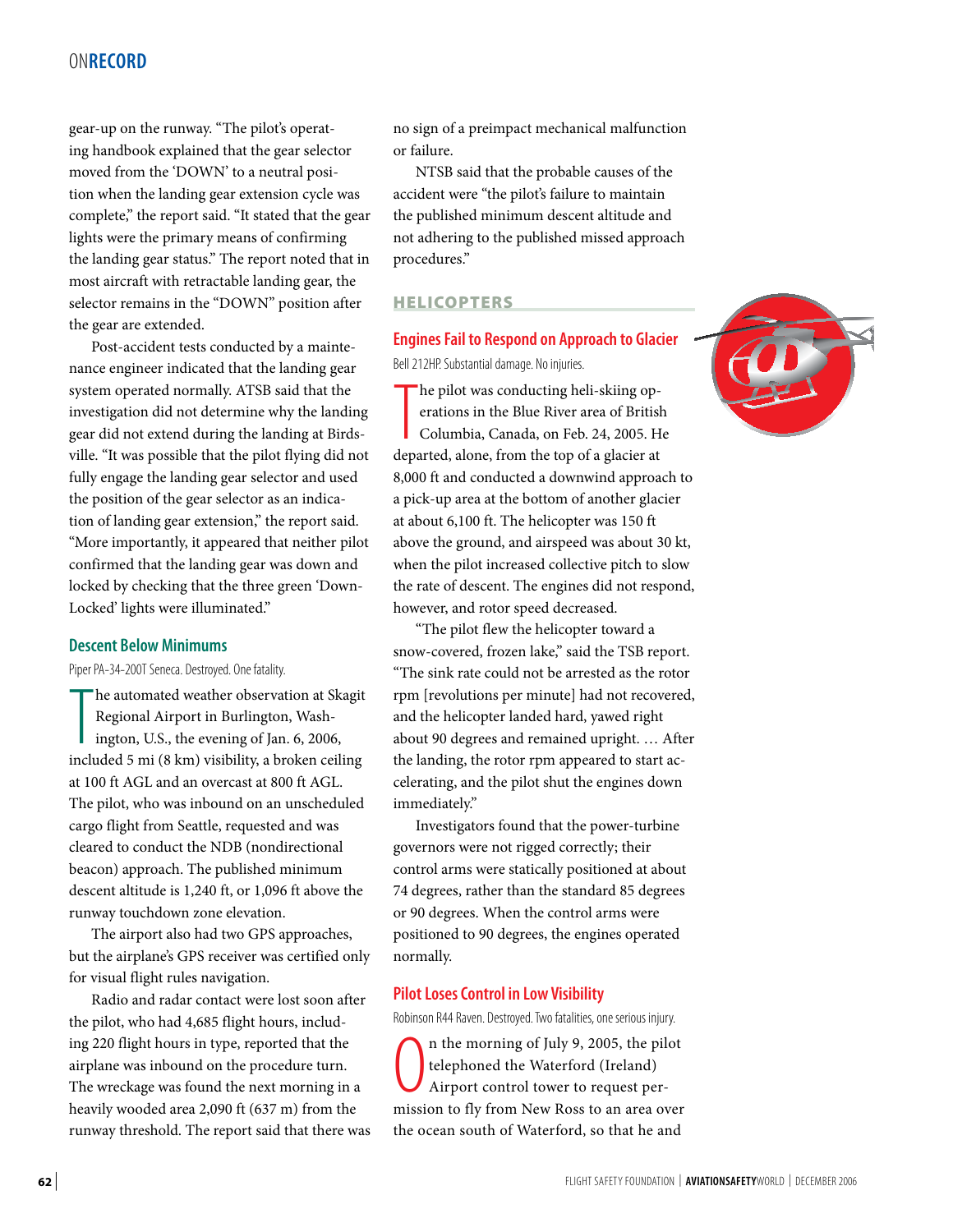his passengers could view the beginning of a yacht race. The controller rejected the request because of low visibility and clouds in the Waterford ATC zone, said the report by the Irish Air Accident Investigation Unit (AAIU). The pilot told the controller that he would fly west and would not enter the ATC zone.

The pilot, who had 123 flight hours, including 58 flight hours in type, then filed a visual flight rules flight plan to the helicopter's home base, a heliport near Galway Airport, which is on the west coast of Ireland, about 170 km (92 nm) northwest of New Ross. The pilot estimated 50 minutes en route at 2,000 ft.

About 40 minutes after takeoff, the pilot attempted to establish radio contact with the Galway Airport control tower but received no response. "The duty controller had left the tower for a brief break," the report said. Another helicopter pilot heard the accident pilot's radio transmissions, told him that the tower was "off-air at the moment" and relayed the local altimeter setting.

"Radar tracking indicates that the helicopter slowed down and then made a sharp turn before disappearing off the screen," the report said. The wreckage was found in dense forest on a mountain slope near Derrybrien. One passenger had been killed, and the pilot died that evening in a hospital. The surviving passenger told investigators that the flight had been uneventful before the helicopter suddenly entered cloud. "We seemed to hit something, and I saw [the pilot] struggling with the controls," he said. "I remember that we went chopping through trees before coming to an abrupt halt."

Investigators determined that the pilot likely lost control of the helicopter, which was in a steep descent with a high nose-down pitch attitude when it struck the trees. The engine was producing power and the rotor blades were turning on impact. "The reports of various witnesses indicated that the cloud was sitting on the high ground in the Derrybrien area at the time of the accident and that visibility was poor," the report said.

AAIU said that the probable cause of the accident was "the pilot's loss of spatial orientation resulting from inadequate visual reference with the ground due to limited visibility."

#### **Crosswind Thwarts Vertical Takeoff**

Bell 206-L1. Substantial damage. One fatality, three serious injuries.

The pilot landed the emergency medical<br>services helicopter on the front lawn of<br>residence in Gentry, Arkansas, U.S., on 1<br>21, 2005, to pick up a patient who had been he pilot landed the emergency medical services helicopter on the front lawn of a residence in Gentry, Arkansas, U.S., on Feb. severely injured in a motor vehicle accident.

"The 3,438-hour commercial pilot was unable to determine wind direction; however, he knew the wind was forecast to be out of the north between 330 and 030 degrees between 10–15 knots," the NTSB report said. Another pilot said that winds at the accident site were from 030 to 050 degrees at 10 kt or less.

The helicopter was on a 360-degree heading when the pilot conducted a vertical ascent to avoid striking the residence and 60-ft powerlines that crossed over the property. The report noted that when a helicopter is maneuvered in a high-power, low-airspeed environment, a crosswind or tailwind can cause a loss of tail rotor effectiveness and an uninitiated turn.

The helicopter was just below the level of the powerlines when it began an uncommanded right turn. "The pilot had full left torque pedal applied at the time, and he attempted to gain forward airspeed; [he] also used the cyclic to follow the nose of the aircraft in an attempt to fly out of the turn," the report said "The pilot was unable to gain airspeed, and the helicopter began to spin to the right and descend. The pilot initiated an autorotation by lowering the collective and placing the throttle in the idle position."

The helicopter landed hard in an adjacent field. The patient was killed; the pilot, flight nurse and paramedic were seriously injured. NTSB said that the probable causes of the accident were "the pilot's improper decision to maneuver in an environment conducive to a loss of tail rotor effectiveness and his failure to properly execute an autorotation." ●

The helicopter was just below the level of the powerlines when it began an uncommanded right turn.